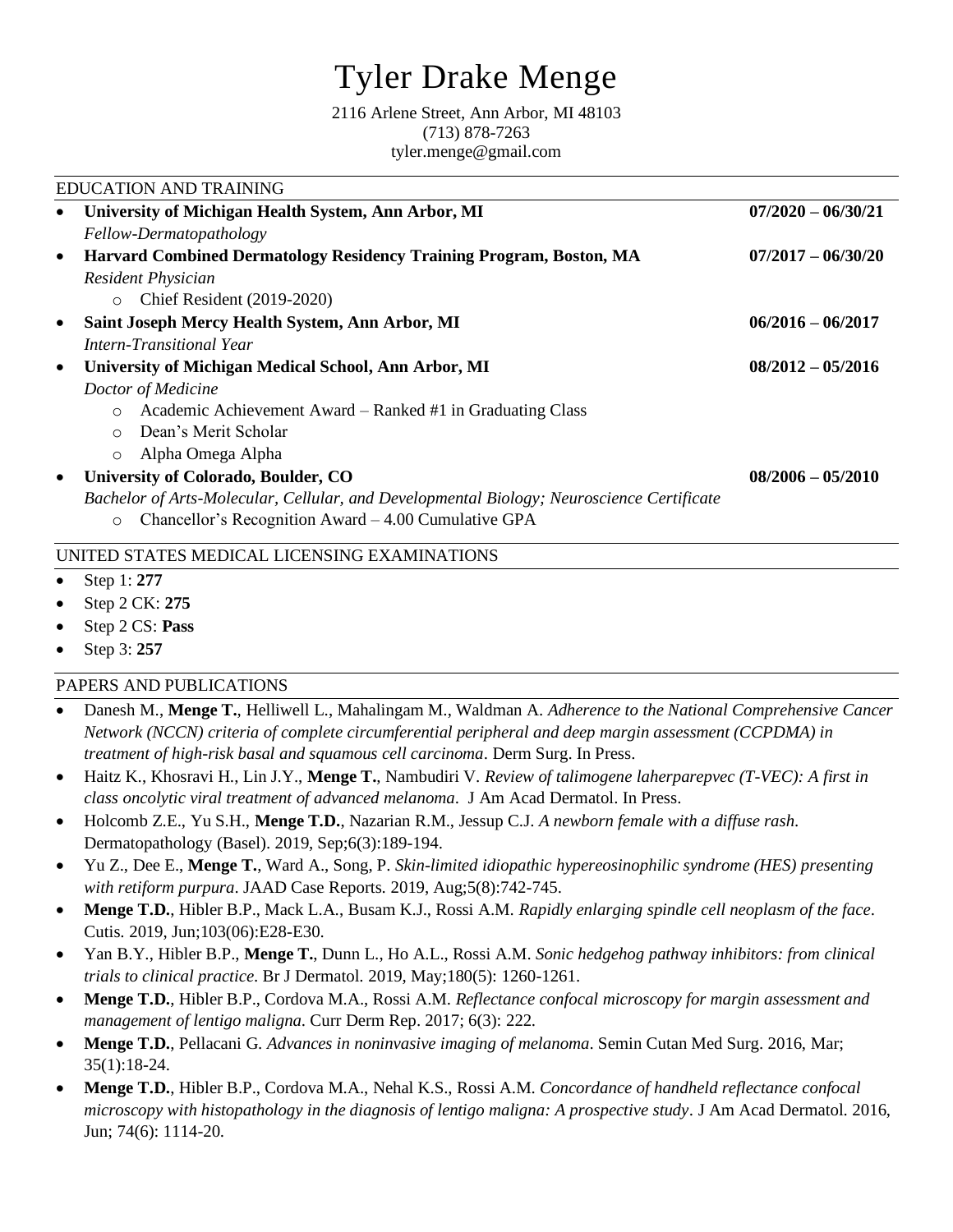- Zhao Y., Gibb S.L., Zhao J., Moore A.N., Hylin M., **Menge T.**, Xue H., Baimukanova G., Potter D., Johnson E.M., Holcomb J.B., Cox C.S. Jr., Dash P.K., Pati S. *Wnt3a, a protein secreted by Mesenchymal Stem Cells is neuroprotective and promotes neurocognitive recovery following traumatic brain injury*. Stem Cells. 2016, May; 34(5): 1263-72.
- Leavens J., **Menge T.**, Swabash T. *Viewpoint: The true cost of the free tan next door*. The Michigan Daily. 2015, Sep 15.
- Wataha K., **Menge T.**, Deng X., Shah A., Bode A., Holcomb J.B., Potter D., Kozar R., Spinella P.C., Pati S. *Spraydried plasma and fresh frozen plasma modulate permeability and inflammation in vitro in vascular endothelial cells.* Transfusion. 2013, Jan; 53(S1): 80S-90S.
- **Menge T.**, Gerber M., Wataha K., Reid W., Guha S., Cox C.S. Jr., Dash P., Reitz M.S. Jr., Khakoo A.Y., Pati S. *Human mesenchymal stem cells inhibit endothelial proliferation and angiogenesis via cell-cell contact through modulation of the VE-Cadherin/Beta-catenin signaling pathway*. Stem Cells and Development. 2013, Jan; 22(1): 148- 157.
- **Menge T.**, Zhao Y., Zhao J., Wataha K., Gerber M., Zhang J., Letourneau P., Redell J., Shen L., Wang J., Peng Z., Xue H., Kozar R., Cox C.S. Jr., Khakoo A.Y., Holcomb J.B., Dash P.K., Pati S. *Mesenchymal stem cells regulate blood-brain barrier integrity through TIMP3 release after traumatic brain injury.* Science Translational Medicine. 2012, Nov; 4(161): 161ra150.
- Letourneau P.A., **Menge T.D.**, Wataha K.A., Wade C.E., Cox C.S. Jr., Holcomb J.B., Pati S. *Human bone marrow derived mesenchymal stem cells regulate leukocyte-endothelial interactions and activation of transcription factor NF-Kappa B*. Journal of Tissue Science & Engineering. 2011, Jul; Suppl(3): 001..
- Pati S., Gerber M.H., **Menge T.D.**, Wataha K.A., Zhao Y., Baumgartner J.A., Zhao J., Letourneau P.A., Huby M.P., Baer L.A., Salsbury J.R., Kozar R.A., Wade C.E., Walker P.A., Dash P.K., Cox C.S. Jr., Doursout M.F., Holcomb J.B. *Bone marrow derived mesenchymal stem cells inhibit inflammation and preserve vascular endothelial integrity in the lungs after hemorrhagic shock*. PLoS One. 2011, Sep; 6(9): e25171.
- Haywood-Watson R.J., Holcomb J.B., Gonzalez E.A., Peng Z., Park P.W., Wang W., Zaske A.M., **Menge T.**, Kozar R.A. *Modulation of syndecan-1 shedding after hemorrhagic shock and resuscitation*. PLoS One. 2011, Aug; 6(8): e23530.

### ABSTRACTS, POSTERS, AND PRESENTATIONS

- **Menge T.**, Azimi E., Luffman C., Faulkner-Jones B., Song P. *Eosinophilic annular erythema: A case of metastatic carcinoma presenting as a rare figurate erythema*. Gross and Micro, 2020 American Academy of Dermatology Annual Meeting, Denver, CO, March 20-24, 2020.
- Xue Y., **Menge T.**, Hafeez F., Imadojemu S. *Asymptomatic scrotal ulcers in an immunocompromised patient*. Poster Presentation, ASDP 56<sup>th</sup> Annual Meeting, San Diego, CA, October 16-20, 2019.
- **Menge T.**, Rush P., Butler D., Bigby M., Song P., Ward A. *A case of idiopathic hypereosinophilic syndrome presenting as retiform purpura: clinicopathologic correlation of a rare diagnosis*. Oral Presentation, Duel in Dermatopathology Resident Abstract Competition, ASDP 55<sup>th</sup> Annual Meeting, Chicago, IL, November 8-11, 2018.
- **Menge T.**, Song P., Reynolds R. *Dermatomyositis*. Presentation, Beth Israel Deaconess Medical Center Department of Medicine Blumgart Firm Conference, Boston, MA, April 27, 2018.
- **Menge T.**, Durham A., Fullen D., Andea A. *Unusual pattern of infiltration of solar elastosis in recurrent malignant melanoma*. Poster Presentation, 2017 American Academy of Dermatology Annual Meeting, Orlando, FL, March 3-7, 2017.
- Baruch J., Santen S.A., Mangrulkar R.S., **Menge T.D.**, Hayes K.D.G., Ross P.T. *Medical Student Professional Behavior and Self-Regulation: Review of Honor Council Cases at the University of Michigan*. Poster Presentation, 2016 University of Michigan Health Professions Education Day, Ann Arbor, MI, June 1, 2016.
- **Menge T.D.**, Hibler B.P., Cordova M.A., Rossi A.M. *Concordance of reflectance confocal microscopy with histopathology in the diagnosis of lentigo maligna*. Poster Presentation, 2016 American Academy of Dermatology Annual Meeting, Washington, DC, March 4-8, 2016.
- **Menge T.**, Mitchell M., Jewell E., Blum J. *Lung Injury after Heart Repair: Identifying Incidence and Monitoring Outcomes in Patients at Risk for Acute Respiratory Distress Syndrome after Cardiac Surgery.* Poster Presentation, 2013 American Society of Anesthesiologists Annual Meeting, San Francisco, CA, Oct 15, 2013.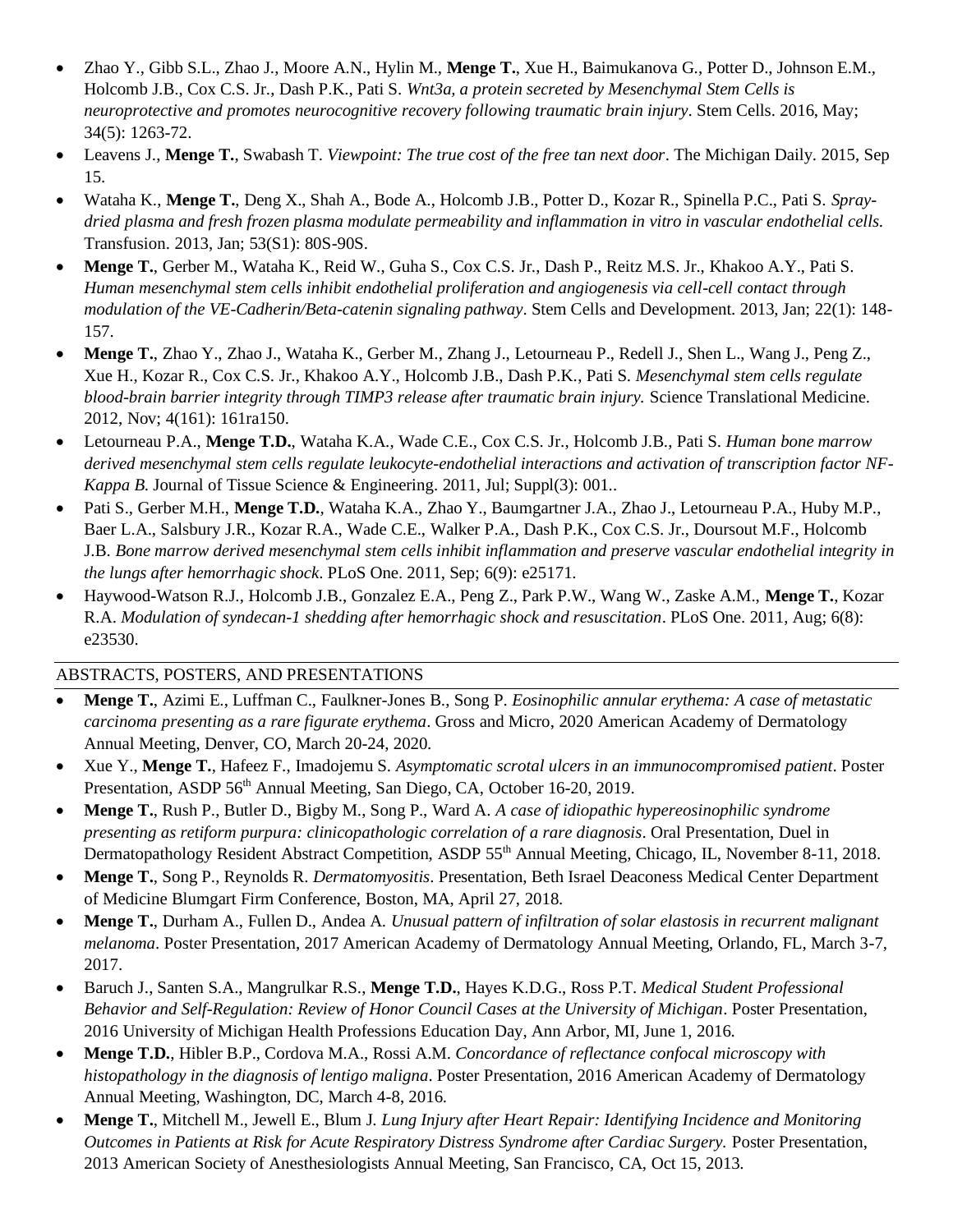#### CURRENT/ONGOING PROJECTS

- Significance of loss of chromosome X in female patients with malignant melanoma, **Mentor:** Dr. Aleodor Andea, University of Michigan
- The Potential Impact of Same-Class Substitution of Topical Steroids on Healthcare Spending, **Mentor:** Dr. Arash Mostaghimi, Brigham and Women's Hospital

| TEACHING, SERVICE, AND OTHER PROFESSIONAL EXPERIENCE                                        |                     |  |  |
|---------------------------------------------------------------------------------------------|---------------------|--|--|
| Resident Member, AAD Dermatopathology Rapid Response Committee<br>$\bullet$                 | $11/2018$ – Present |  |  |
| Chief Resident, Harvard Dermatology<br>$\bullet$                                            | $01/2019 - 06/2020$ |  |  |
| Dermatopathology Leader, Harvard Dermatology<br>$\bullet$                                   | $07/2018 - 06/2020$ |  |  |
| Member, Harvard Dermatology Program Diversity Committee<br>$\bullet$                        | $11/2017 - 06/2020$ |  |  |
| Co-Coordinator, Project Phoenix Tattoo Removal Clinic<br>$\bullet$                          | $09/2017 - 06/2020$ |  |  |
| Member, Harvard Dermatology Program Education Committee<br>$\bullet$                        | $08/2017 - 06/2020$ |  |  |
| Reviewer, JAMA Dermatology<br>$\bullet$                                                     | 11/2018             |  |  |
| Participant, Partners Centers of Expertise Health Policy and Management Course<br>$\bullet$ | 03/2018             |  |  |
| Volunteer Cook, Food Gatherers Community Kitchen<br>$\bullet$                               | $08/2012 - 06/2017$ |  |  |
| Member, UMMS Admission Committee<br>$\bullet$                                               | $08/2013 - 05/2016$ |  |  |
| Member, UMHS Medical Arts Program<br>$\bullet$                                              | $01/2013 - 05/2016$ |  |  |
| Class Representative, UMMS Honor Council<br>$\bullet$                                       | $08/2012 - 05/2016$ |  |  |
| Class Representative, UMMS Academic Review Board<br>$\bullet$                               | $08/2012 - 05/2016$ |  |  |
| Class Representative, Curriculum Planning Work Group: M-Home<br>$\bullet$                   | $08/2014 - 05/2015$ |  |  |
| Research Assistant, Dr. Shibani Pati Lab<br>٠                                               | $06/2010 - 07/2012$ |  |  |
| Volunteer, Young Friends of Ronald McDonald House<br>$\bullet$                              | $08/2010 - 12/2011$ |  |  |
| Teaching Assistant, General Chemistry 1<br>$\bullet$                                        | $01/2010 - 05/2010$ |  |  |
| Independent Study, Community Health and Spanish Language in Costa Rica<br>$\bullet$         | $01/2009 - 05/2009$ |  |  |
| Director of Adjudication, University of Colorado Honor Code<br>$\bullet$                    | $02/2008 - 02/2010$ |  |  |
| Teaching Assistant, General Chemistry 2<br>$\bullet$                                        | $08/2008 - 12/2008$ |  |  |
| Youth Mentor, I Have a Dream Foundation                                                     | $09/2007 - 05/2010$ |  |  |
|                                                                                             |                     |  |  |

#### HONORS AND AWARDS

| $\bullet$ | University of Michigan Medical School Academic Achievement Award                                  | 2016 |
|-----------|---------------------------------------------------------------------------------------------------|------|
|           | Ranked #1 in Graduating Class<br>$\circ$                                                          |      |
| $\bullet$ | University of Michigan Medical School Graduate with Distinction in Research Award                 | 2016 |
| $\bullet$ | University of Michigan Medical School Excellence in Clinical Skills and the Art of Medicine Award | 2016 |
| $\bullet$ | Alpha Omega Alpha                                                                                 | 2015 |
| $\bullet$ | University of Michigan Health System Making a Difference Award                                    | 2014 |
| $\bullet$ | Foundation for Anesthesia Education and Research Medical Student Anesthesia Research Fellow       | 2013 |
| $\bullet$ | Michigan Institute for Clinical Health and Research Summer Program                                | 2013 |
| $\bullet$ | University of Michigan Medical School Dean's Merit Scholar                                        | 2012 |
| $\bullet$ | University of Colorado Chancellor's Recognition Award                                             | 2010 |
|           | 4.00 Cumulative GPA<br>$\circ$                                                                    |      |
| $\bullet$ | Phi Beta Kappa                                                                                    | 2009 |
| $\bullet$ | Howard Hughes Medical Institute/CU Biological Sciences Initiative Research Grant                  | 2009 |
| $\bullet$ | University of Colorado Cancer Center Research Fellowship                                          | 2008 |
| $\bullet$ | Kittredge Honors Scholar                                                                          | 2006 |